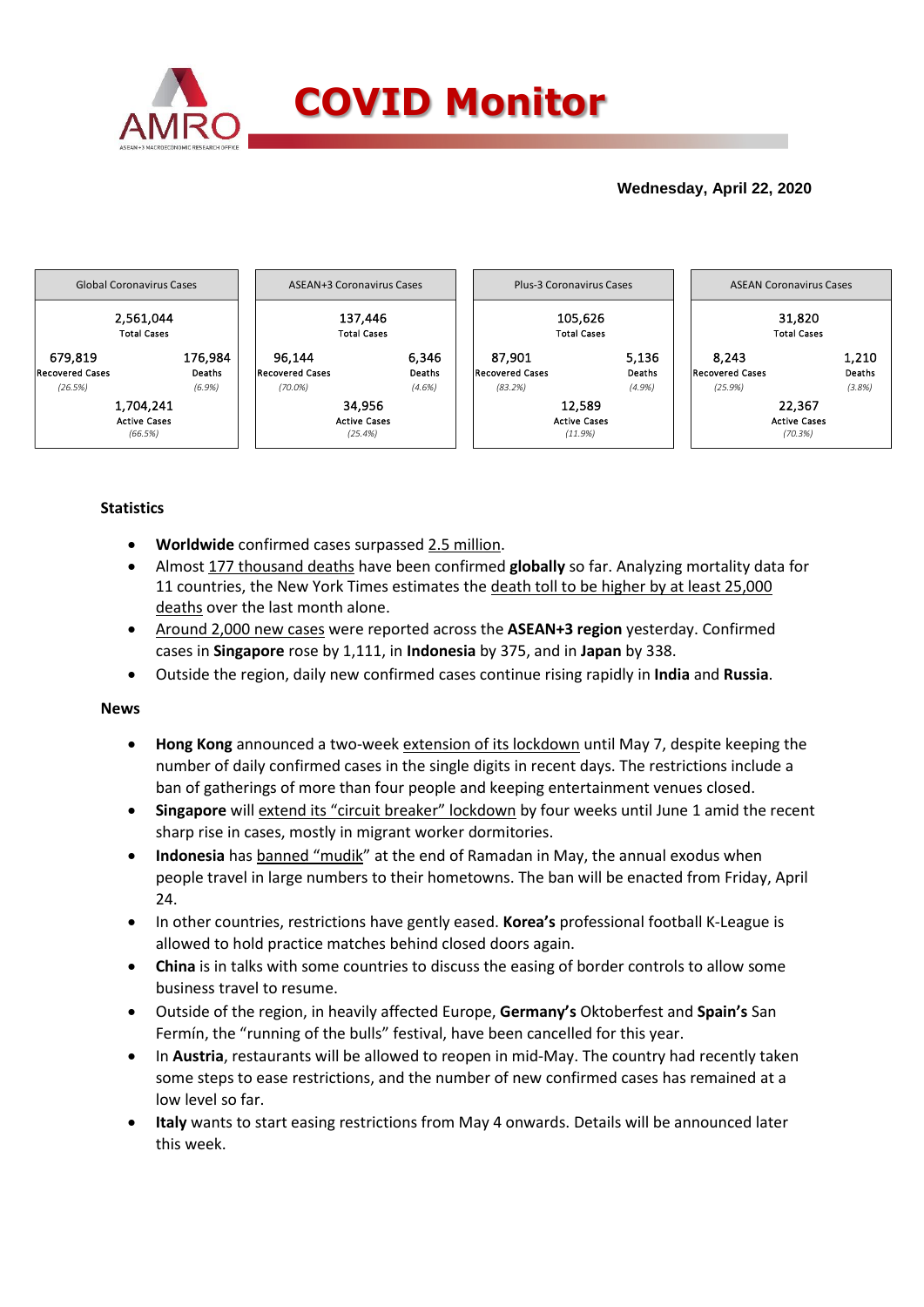

### Overview of COVID-19 Cases

#### Data as of 21/4/2020

|                   | <b>Total</b> | Cases per 1M   | <b>New</b>     | <b>New cases</b>            | <b>ANew</b>   | ∆% New | <b>Total</b>  | <b>New</b>    | <b>Fatality</b> | <b>Total</b>   | <b>Recovery</b>          | Active    |
|-------------------|--------------|----------------|----------------|-----------------------------|---------------|--------|---------------|---------------|-----------------|----------------|--------------------------|-----------|
| Economy           | Cases        | Population     | Cases          | $(7$ -day avg) <sup>1</sup> | $\text{Case}$ | Cases  | <b>Deaths</b> | <b>Deaths</b> | Rate (%)        | Recovered      | Rate $(%)3$              | Cases     |
| Global            | 2,561,044    |                | 88,785         |                             | 11,429        | 3.6    | 176,984       | 6,998         | 6.9             | 679,819        | 26.5                     | 1,704,241 |
| ASEAN+3           | 137,446      |                | 2,087          | $\lambda$                   | 158           | 1.5    | 6,346         | 67            | 4.6             | 96,144         | 70.0                     | 34,956    |
| Plus-3            | 105,626      |                | 383            | $\sim$                      | 14            | 0.4    | 5,136         | 28            | 4.9             | 87,901         | 83.2                     | 12,589    |
| ASEAN             | 31,820       |                | 1,704          |                             | 144           | 5.7    | 1,210         | 39            | 3.8             | 8,243          | 25.9                     | 22,367    |
|                   |              |                |                | $\overline{\mathcal{L}}$    |               |        |               |               |                 |                |                          |           |
| China             | 82,779       | 59             | 32             |                             | 14            | 0.0    | 4,632         | $\mathbf 0$   | 5.6             | 77,799         | 94.0                     | 348       |
| Hong Kong, China  | 1,029        | 135            | 4              |                             | 3             | 0.4    | 4             | $\mathsf 0$   | 0.4             | 650            | 63.2                     | 375       |
| Japan             | 11,135       | 89             | 338            |                             | $\mathbf 1$   | 3.1    | 263           | 27            | 2.4             | 1,239          | 11.1                     | 9,633     |
| Korea             | 10,683       | 205            | 9              |                             | $-4$          | 0.1    | 237           | $\mathbf{1}$  | 2.2             | 8,213          | 76.9                     | 2,233     |
| Indonesia         | 7,135        | 26             | 375            |                             | 96            | 5.5    | 616           | 26            | 8.6             | 842            | 11.8                     | 5,677     |
| Malaysia          | 5,482        | 165            | 57             |                             | $-1$          | 1.1    | 92            | 3             | 1.7             | 3,349          | 61.1                     | 2,041     |
| Philippines       | 6,599        | 60             | 140            |                             | $-54$         | 2.2    | 437           | 9             | 6.6             | 654            | 9.9                      | 5,508     |
| Singapore         | 9,125        | 1,600          | 1,111          |                             | 123           | 13.9   | 11            | $\Omega$      | 0.1             | 839            | 9.2                      | 8,275     |
| Thailand          | 2,811        | 41             | 19             |                             | $-12$         | 0.7    | 48            | $\mathbf{1}$  | 1.7             | 2,108          | 75.0                     | 655       |
|                   |              |                |                |                             |               |        |               |               |                 |                |                          |           |
| Brunei Darussalam | 138          | 306            | 0              |                             | $-1$          | 0.0    | $\mathbf 1$   | $\mathbf 0$   | 0.7             | 116            | 84.1                     | 21        |
| Cambodia          | 122          | $\overline{7}$ | 0              |                             | $\pmb{0}$     | 0.0    | $\mathbf 0$   | $\mathbf 0$   | 0.0             | 110            | 90.2                     | 12        |
| Lao PDR           | 19           | 3              | $\mathbf 0$    |                             | 0             | 0.0    | 0             | $\mathbf 0$   | 0.0             | $\overline{2}$ | 10.5                     | 17        |
| Myanmar           | 121          | $\overline{2}$ | $\overline{2}$ |                             | -8            | 1.7    | 5             | $\mathbf 0$   | 4.1             | $\overline{7}$ | 5.8                      | 109       |
| Vietnam           | 268          | $\overline{3}$ | 0              |                             | 0             | 0.0    | $\Omega$      | 0             | 0.0             | 216            | 80.6                     | 52        |
|                   |              |                |                |                             |               |        |               |               |                 |                |                          |           |
| Belgium           | 40,956       | 3,556          | 973            |                             | $-309$        | 2.4    | 5,998         | 170           | 14.6            | 9,002          | 22.0                     | 25,956    |
| France            | 158,050      | 2,432          | 2,775          |                             | 340           | 1.8    | 20,796        | 531           | 13.2            | 39,181         | 24.8                     | 98,073    |
| Germany           | 148,291      | 1,787          | 1,226          |                             | $-663$        | 0.8    | 5,033         | 171           | 3.4             | 95,200         | 64.2                     | 48,058    |
| Italy             | 183,957      | 3,054          | 2,729          |                             | $-202$        | 1.5    | 24,648        | 534           | 13.4            | 51,600         | 28.1                     | 107,709   |
| Netherlands       | 34,134       | 1,975          | 729            |                             | $-256$        | 2.2    | 3,916         | 165           | 11.5            |                | $\Box$                   |           |
| Spain             | 204,178      | 4,357          | 3,968          |                             | 844           | 2.0    | 21,282        | 430           | 10.4            | 82,514         | 40.4                     | 100,382   |
| Switzerland       | 28,063       | 3,245          | 119            |                             | $-170$        | 0.4    | 1,478         | 49            | 5.3             | 19,400         | 69.1                     | 7,185     |
| UK                | 129,044      | 1,919          | 4,301          |                             | $-1,049$      | 3.4    | 17,337        | 828           | 13.4            |                | $\overline{\phantom{a}}$ |           |
|                   |              |                |                |                             |               |        |               |               |                 |                |                          |           |
| Australia         | 6,547        | 252            | $\mathbf 0$    |                             | -8            | 0.0    | 67            | $\mathbf 0$   | 1.0             | 4,124          | 63.0                     | 2,356     |
| Brazil            | 43,079       | 204            | 2,336          |                             | $-18$         | 5.7    | 2,741         | 154           | 6.4             | 22,991         | 53.4                     | 17,347    |
| Canada            | 39,402       | 1,042          | 1,745          |                             | 131           | 4.6    | 1,909         | 184           | 4.8             | 13,188         | 33.5                     | 24,305    |
| India             | 20,080       | 15             | 1,541          |                             | 145           | 8.3    | 645           | 53            | 3.2             | 3,975          | 19.8                     | 15,460    |
| Iran              | 84,802       | 1,008          | 1,297          |                             | $-40$         | 1.6    | 5,297         | 88            | 6.2             | 60,965         | 71.9                     | 18,540    |
| Russia            | 52,763       | 360            | 5,642          |                             | 604           | 12.0   | 456           | 51            | 0.9             | 3,873          | 7.3                      | 48,434    |
| Turkey            | 95,591       | 1,137          | 4,611          |                             | 466           | 5.1    | 2,259         | 119           | 2.4             | 14,918         | 15.6                     | 78,414    |
| <b>US</b>         | 823,786      | 2,488          | 40,915         |                             | 12,771        | 5.2    | 44,845        | 2,824         | 5.4             | 75,204         | 9.1                      | 703,737   |

Source: Haver Analytics, sourced from John Hopkins University; AMRO staff calculations.

Notes: New cases since last business day. Monday's data includes weekend data. Δ% refers to percentage change since last business day. Fatality rate measured as deaths per confirmed infections.

1/ Since January 31, 2020.

2/ As new data is recorded on business days only, Monday's data includes weekend data. For ease of comparison, ΔNew Cases for Monday's data is based on the 3-day Saturday-Monday average. 3/ Recovery rate is a proxy for the stage of the cycle.